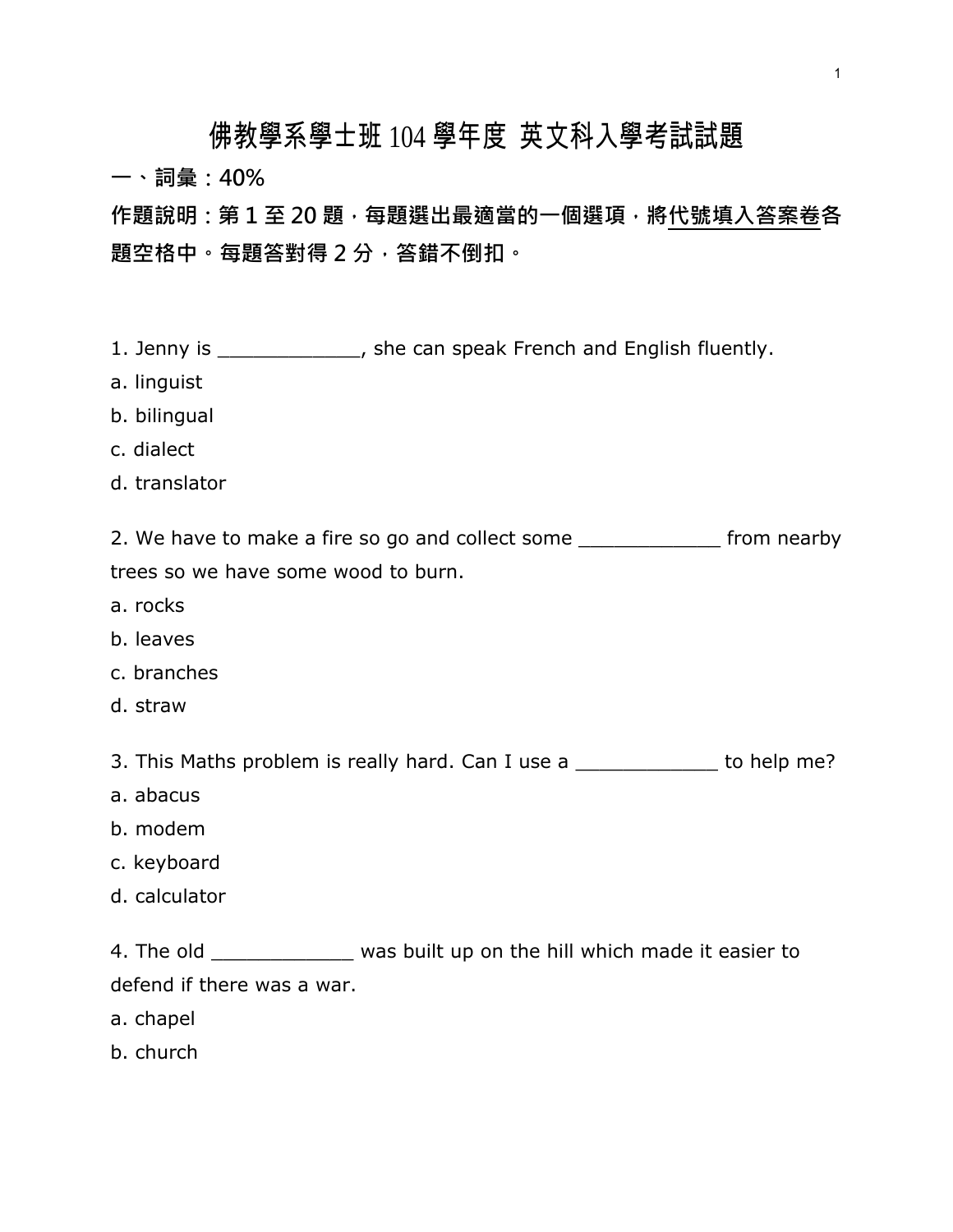c. castle

d. prison

|                                                               | 5. I gave the shopkeeper five dollars for that pencil and she only gave me 20 |
|---------------------------------------------------------------|-------------------------------------------------------------------------------|
| cents __________________.                                     |                                                                               |
| a. receipt                                                    |                                                                               |
| b. change                                                     |                                                                               |
| c. coins                                                      |                                                                               |
| d. rest                                                       |                                                                               |
| 6. Turn the _________________ on Billy. It is so hot in here! |                                                                               |
| a. fan                                                        |                                                                               |
| b. heating                                                    |                                                                               |
| c. propeller                                                  |                                                                               |
| d. mixer                                                      |                                                                               |
|                                                               | 7. Turn the TV up a little, please. I can't ________________ it!              |
| a. listen                                                     |                                                                               |
| b. feel                                                       |                                                                               |
| c. hear                                                       |                                                                               |
| d. touch                                                      |                                                                               |
|                                                               | 8. We played a silly _______________ at the party last night. Everyone really |
| enjoyed it but we were very tired by the end.                 |                                                                               |
| a. joke                                                       |                                                                               |
| b. play                                                       |                                                                               |
| c. sport                                                      |                                                                               |
| d. game                                                       |                                                                               |
|                                                               | 9. Jack is a _______________ man and is very generous with his money.         |
| a. foolish                                                    |                                                                               |

b. kind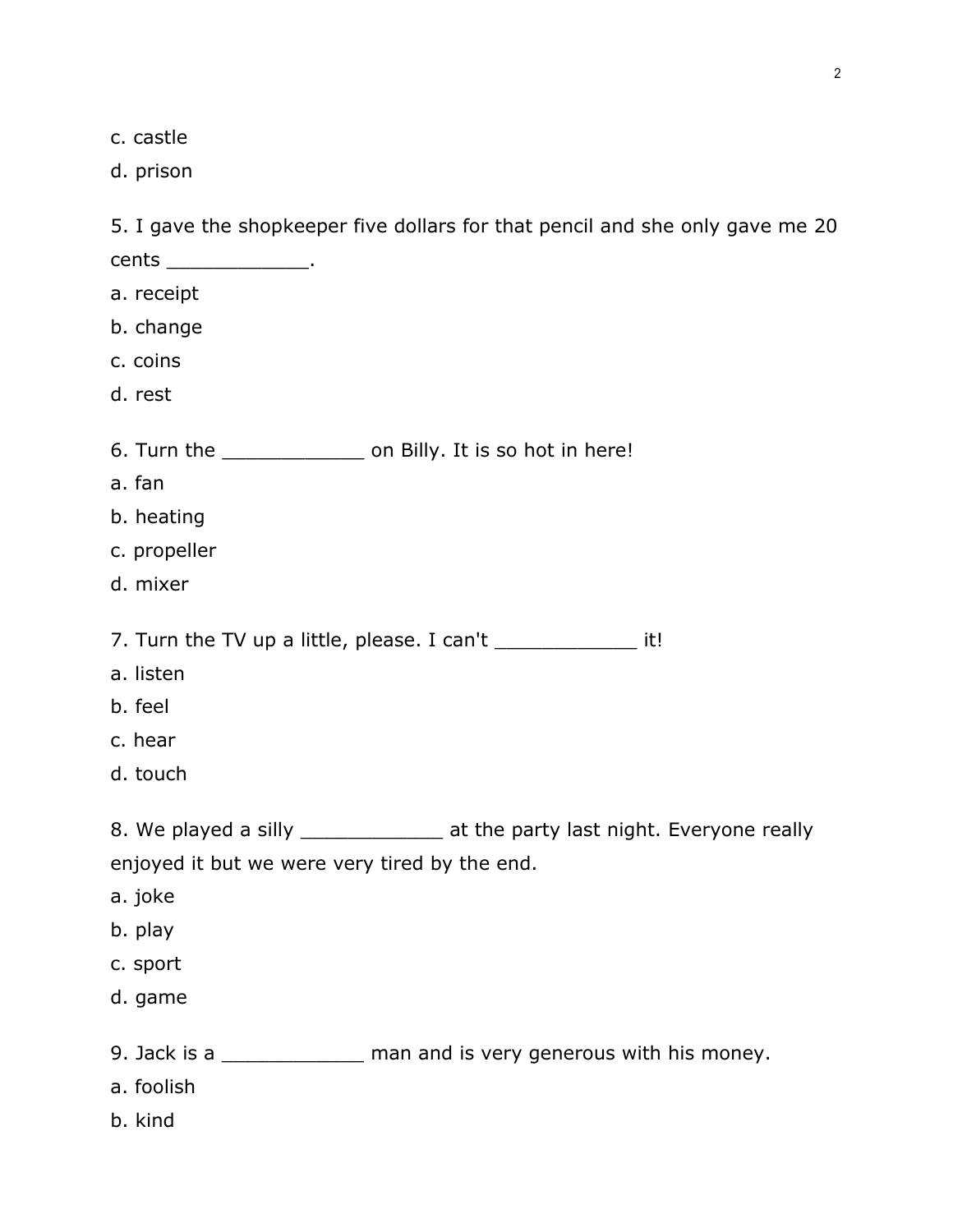c. soft

d. gift

10. In the department store, remember to take the \_\_\_\_\_\_\_\_\_\_\_\_ because I might have to change the dress if it is too small.

- a. ticket
- b. bill
- c. invoice
- d. receipt

11. It is traditional in the West for the couple to exchange \_\_\_\_\_\_\_\_\_\_\_\_\_\_\_\_\_\_\_

during the wedding ceremony.

- a. bracelets
- b. jewels
- c. diamonds
- d. rings

12. Don't stand on the chair like that! That chair is not very \_\_\_\_\_\_\_\_\_\_\_\_\_!

- a. safe
- b. settled
- c. calm
- d. fixed

13. What is that marvellous \_\_\_\_\_\_\_\_\_\_\_\_\_\_\_\_ coming from the kitchen? Is someone making bread?

- a. smell
- b. sniff
- c. taste
- d. sense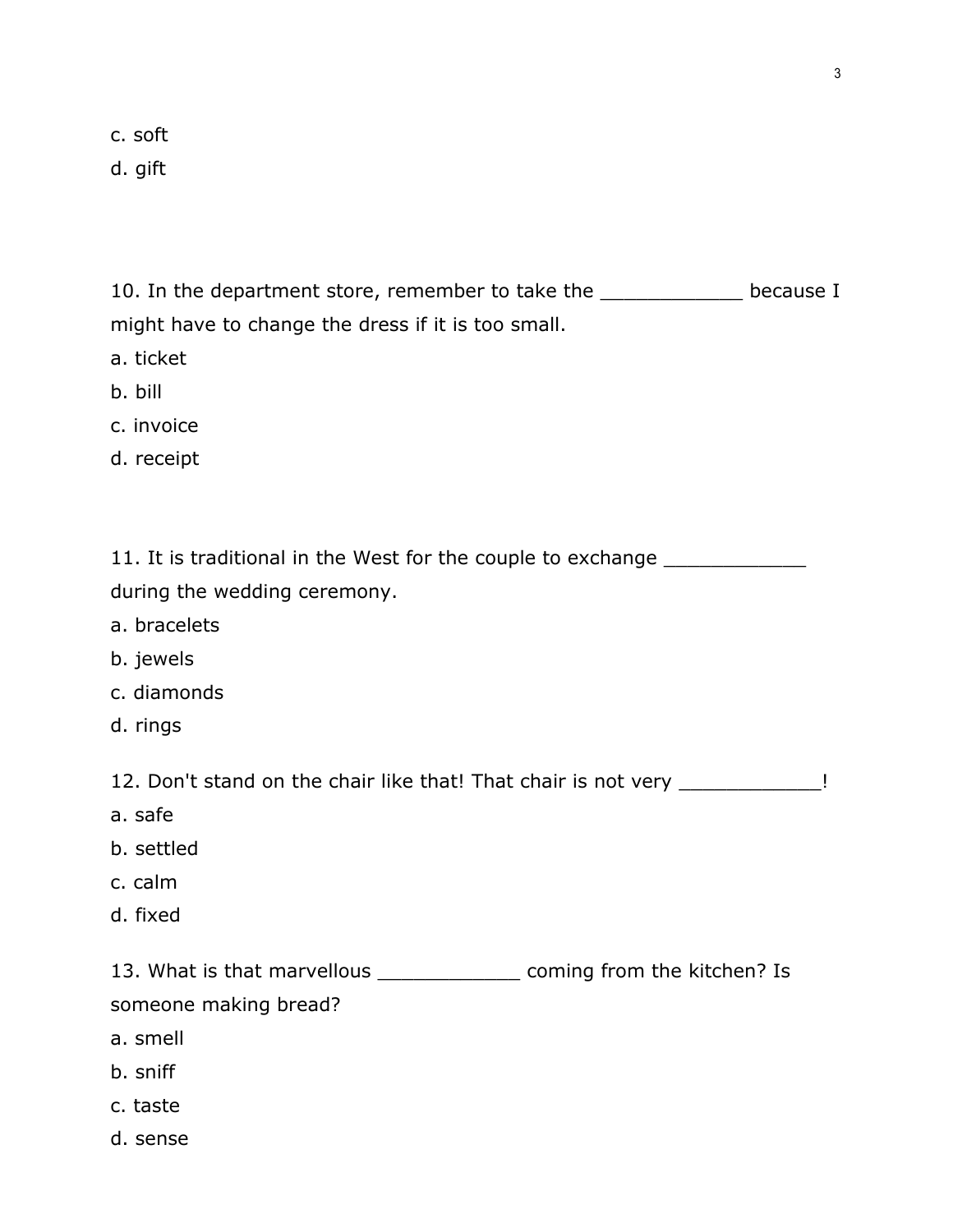14. It has been three hours since Kate went out to the supermarket. I am starting to feel a little \_\_\_\_\_\_\_\_\_\_\_\_\_\_.

- a. nervous
- b. terrified
- c. worried
- d. shy

15. John will fail his exams because he has a terrible \_\_\_\_\_\_\_\_\_\_\_\_. He thinks he just has to go to the lessons and he will pass! He never studies.

- a. aptitude
- b. intelligence
- c. talent
- d. attitude

16. Can you come around to our place on Saturday to \_\_\_\_\_\_\_\_\_\_\_\_ Carl for us, please? We would like to go to the cinema that evening.

- a. care
- b. babysit
- c. take up
- d. look for

17. I went to see the bank manager this morning to see if I could

\_\_\_\_\_\_\_\_\_\_\_\_ \$500 and he said no!!

- a. lend
- b. borrow
- c. give
- d. take

18. Make sure you clean the \_\_\_\_\_\_\_\_\_\_\_\_\_\_\_ after you finish cooking. Yesterday, the floor was disgusting! a. kitchen

b. cook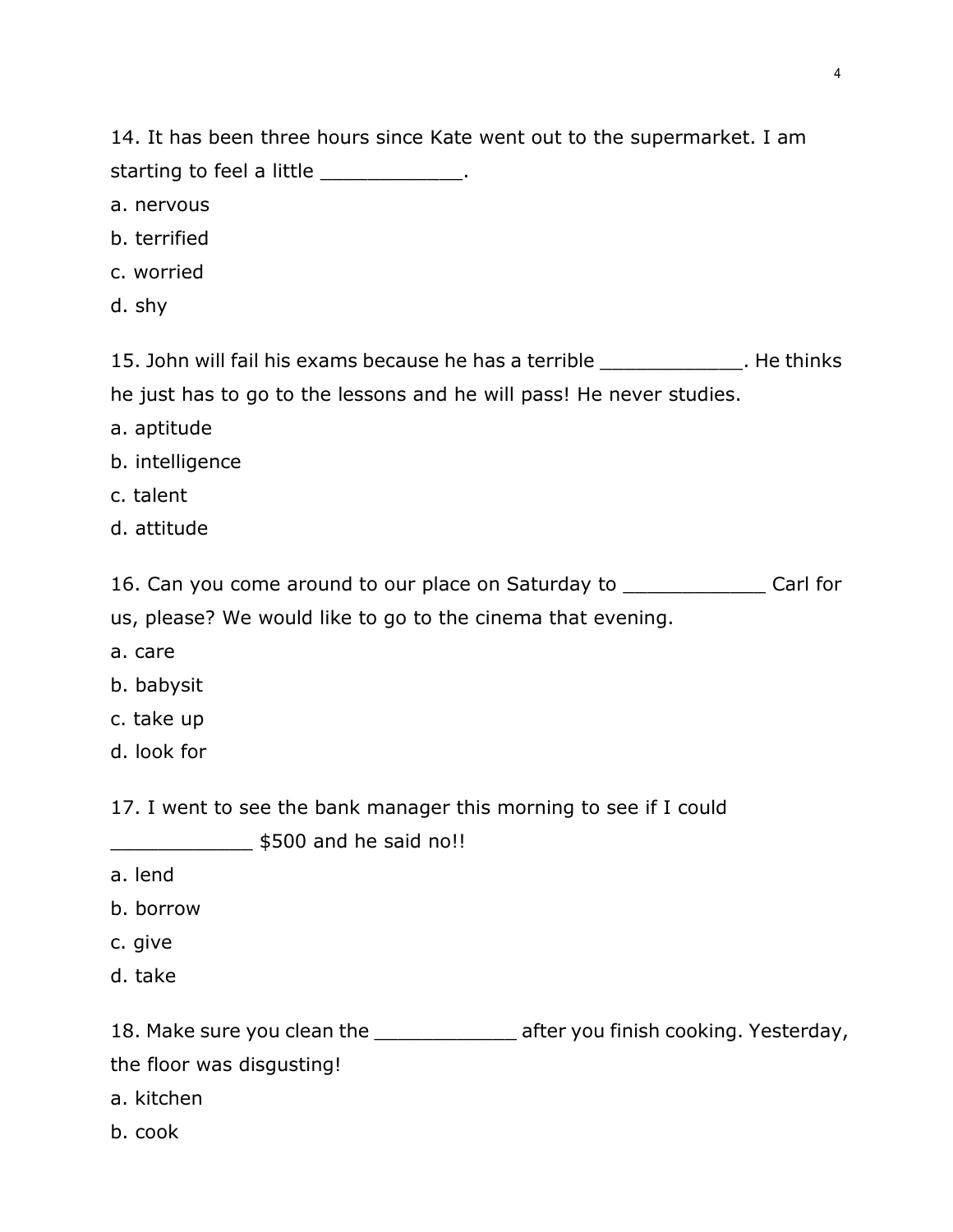c. cooker

d. food

19. I don't really want to have a \_\_\_\_\_\_\_\_\_\_\_\_\_\_\_ job as I would like to have my mornings free to be able to study.

a. permanent

b. full-time

c. part-time

d. temporary

20. You can be as rich as a king but I still think your \_\_\_\_\_\_\_\_\_\_\_\_ is the most important thing in the world.

- a. health
- b. healthy
- c. well
- d. illness

二、時態:20%

作題說明:第 1 至 10 題, 每題選出最適當的一個選項, 將代號填入答案卷各 題空格中。每題答對得 2 分, 答錯不倒扣。

1. Augusto couldn't open the classroom door because one of the other students  $\blacksquare$  it from the inside.

A) locked B) was locking C) has locked D) had locked

2. Every day, even when it's raining heavily, Henry \_\_\_\_ for an early morning run before eating breakfast.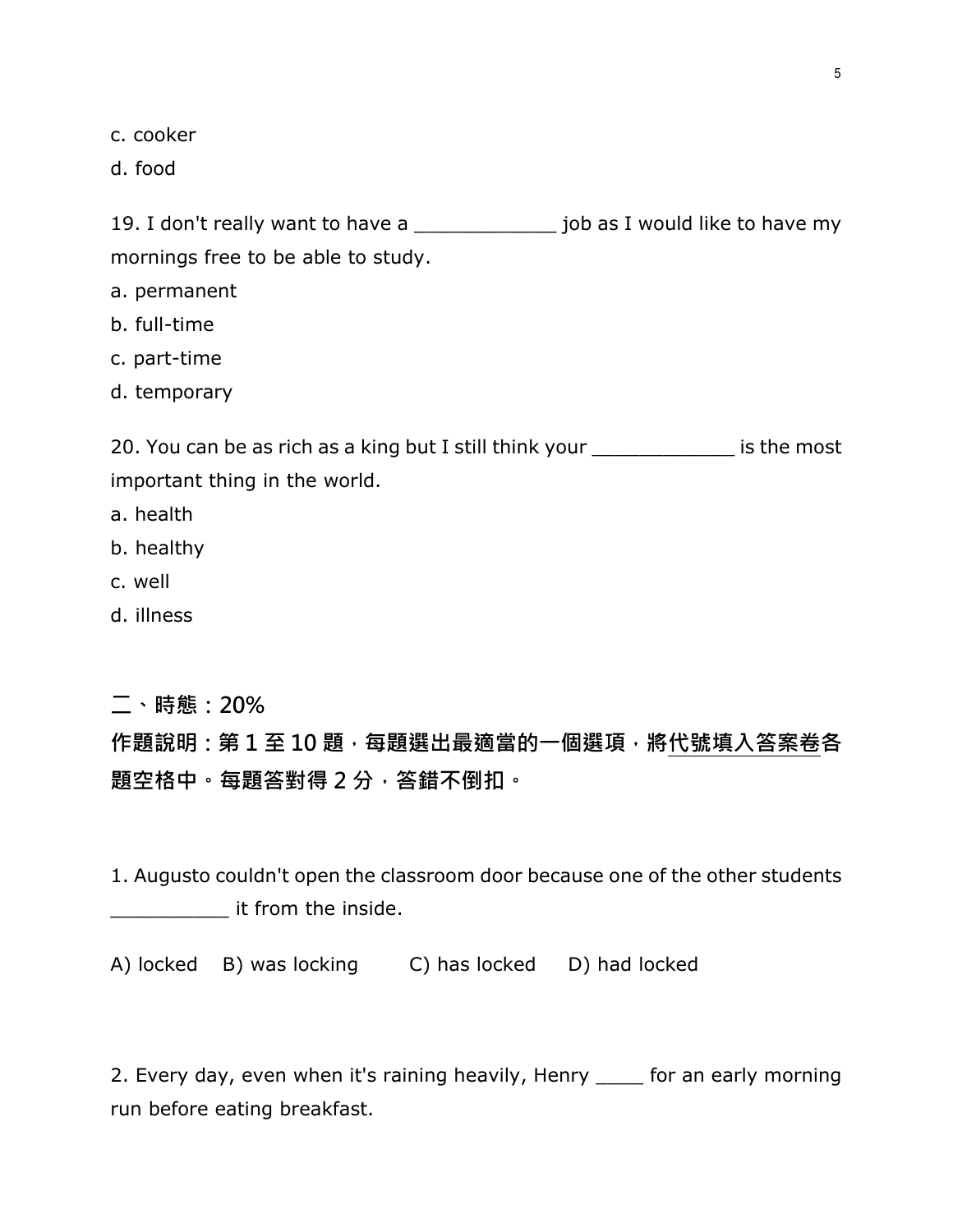A) going B) is going C) goes D) is gone

3. At the moment, \_\_\_\_\_\_\_\_\_ an exercise in order to review the English verb tenses that I have learned.

A) I do B) I doing C) I'm doing D) I've done

4. Before people landed on the Moon in 1969, some people \_\_\_\_\_\_\_\_ that the moon was made of cheese.

A) believed B) were believing C) have believed D) had been believing

5. Last week was Javi's last week at the school so \_\_\_\_\_\_\_\_\_\_\_\_\_\_\_\_\_\_\_\_\_\_\_\_\_\_\_\_\_ Goodbye to all his new friends.

A) he says B) he said C) he's said D) he's been saying

6. I'm sorry I can't come to your party tomorrow night. \_\_\_\_\_\_\_\_\_\_ dinner with Cristina and Samara. Maybe I can come along afterwards.

A) I will have B) I'm having C) I have D) I will have had

7. At six o'clock this morning most of us were asleep in bed. But Atheer **Example 2** for today's grammar.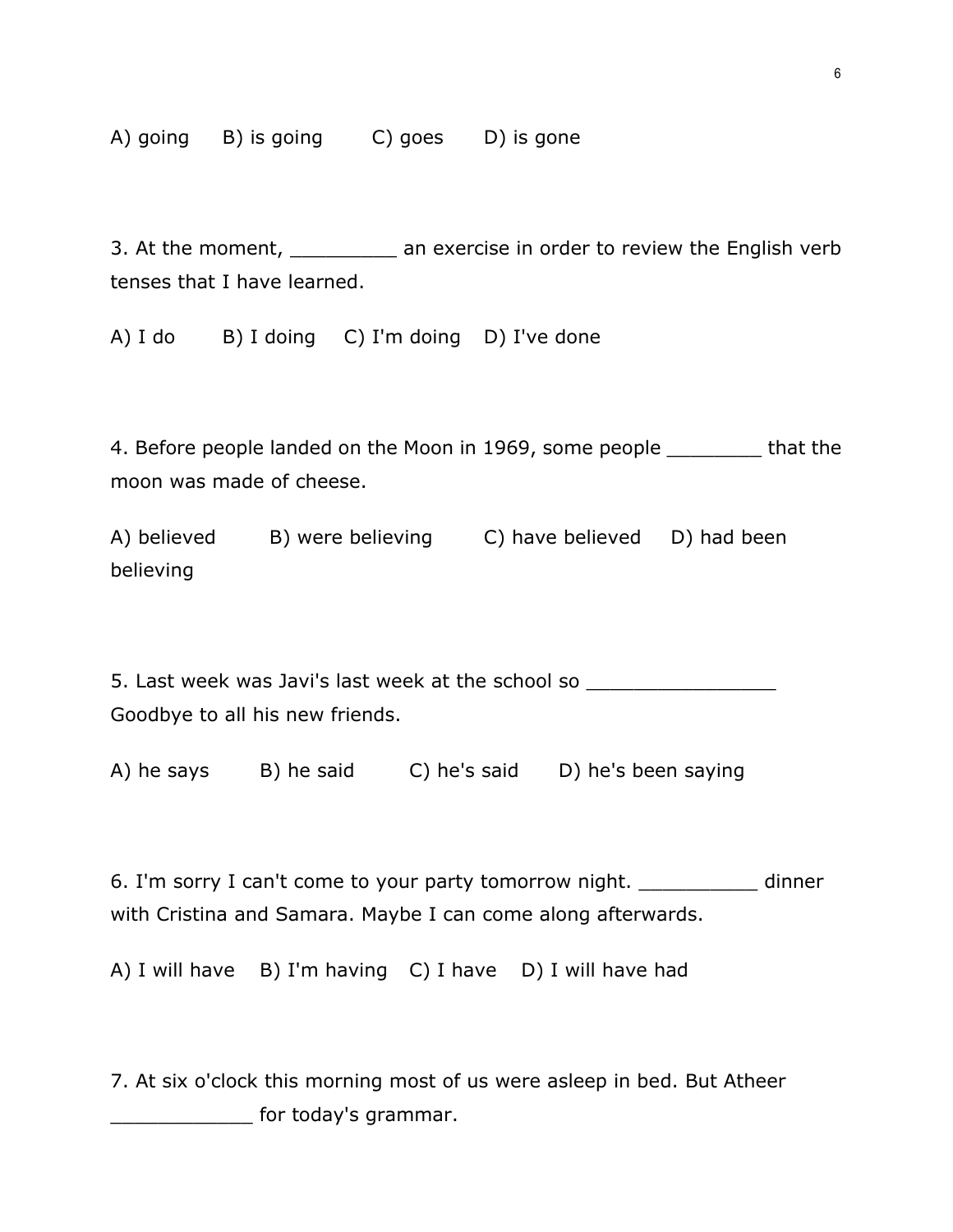8. This is the second to last question in this set of questions. In two minutes' time you \_\_\_\_\_\_\_\_\_\_\_\_\_\_\_\_\_\_ and then you will find out your score.

A) will finish B) finished C) will be finishing D) will have been finishing

9. When Elisabetta **the fact of the morning lesson, the teacher was collecting** the homework from the other students.

A) arrived B) was arriving C) had arrived D) had been arriving

10. Why did you leave the party early? I early to catch the seven o'clock bus.

A) left B) leaved C) did leave D) was leave

## 三、閱讀測驗: 20%

## 作題說明:請依文章之文意,選出最適當的一個選項。每題 5 分

Today, millions of people want to learn or improve their English but it is difficult to find the best method. Is it better to study in Britain or America or to study in your own country?

The advantages of going to Britain seem obvious. Firstly, you will be able to listen to the language all the time you are in the country. You will be surrounded completely by the language wherever you go. Another advantage is that you have to speak the language if you are with other people. In Italy, it is always possible, in the class, to speak Italian if you want to and the learning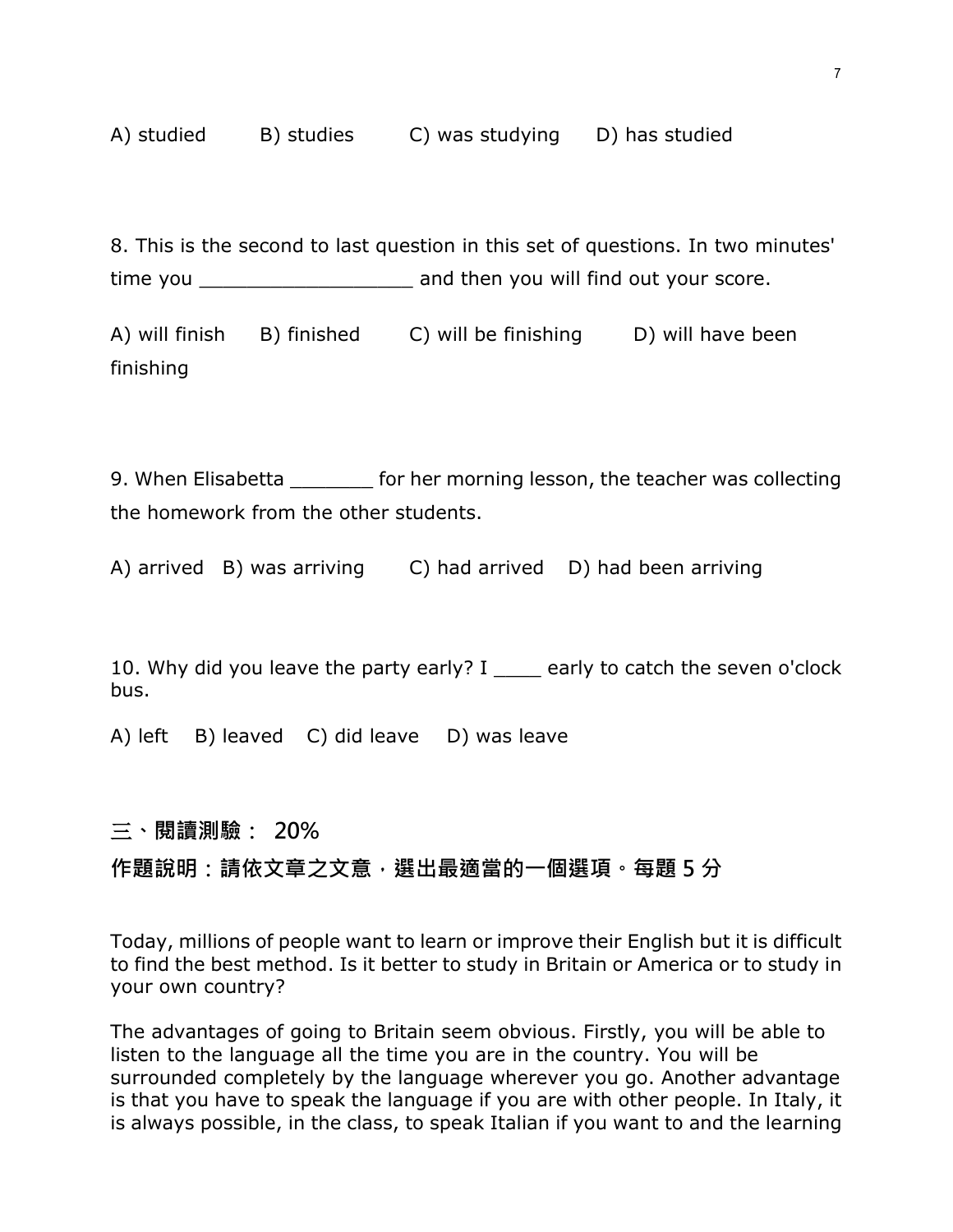is slower.

On the other hand, there are also advantages to staying at home to study. You don't have to make big changes to your life. As well as this, it is also a lot cheaper than going to Britain but it is never possible to achieve the results of living in the UK. If you have a good teacher in Italy, I think you can learn in a more concentrated way than being in Britain without going to a school.

So, in conclusion, I think that if you have enough time and enough money, the best choice is to spend some time in the UK. This is simply not possible for most people, so being here in Italy is the only viable option. The most important thing to do in this situation is to maximise your opportunities: to speak only English in class and to try to use English whenever possible outside the class.

- 1. What is the article about?
	- A) How many people learn English.
	- B) The best way to learn English.
	- C) English schools in England and America.
- 2. What is one of the advantages of going to the UK to learn English?
	- A) There are no Italians in Britain.
	- B) You will have to speak English and not your language.
	- C) The language schools are better.
- 3. What is one of the advantages of staying in your country to learn English?
	- A) The teachers aren't very good in Britain.
	- B) You have to work too hard in Britain.
	- C) Your life can continue more or less as it was before.
- 4. People who don't have a lot of time and money should...
	- A) Learn English in Britain.
	- B) Try and speak English in class more often.
	- C) Go to Italy to learn English.

## 四、作文:20%

作題說明:請以 100-300 字的短文用英文回答以下的問題:

Question:

Why have you chosen to study Buddhism at Dharma Drum Institute of